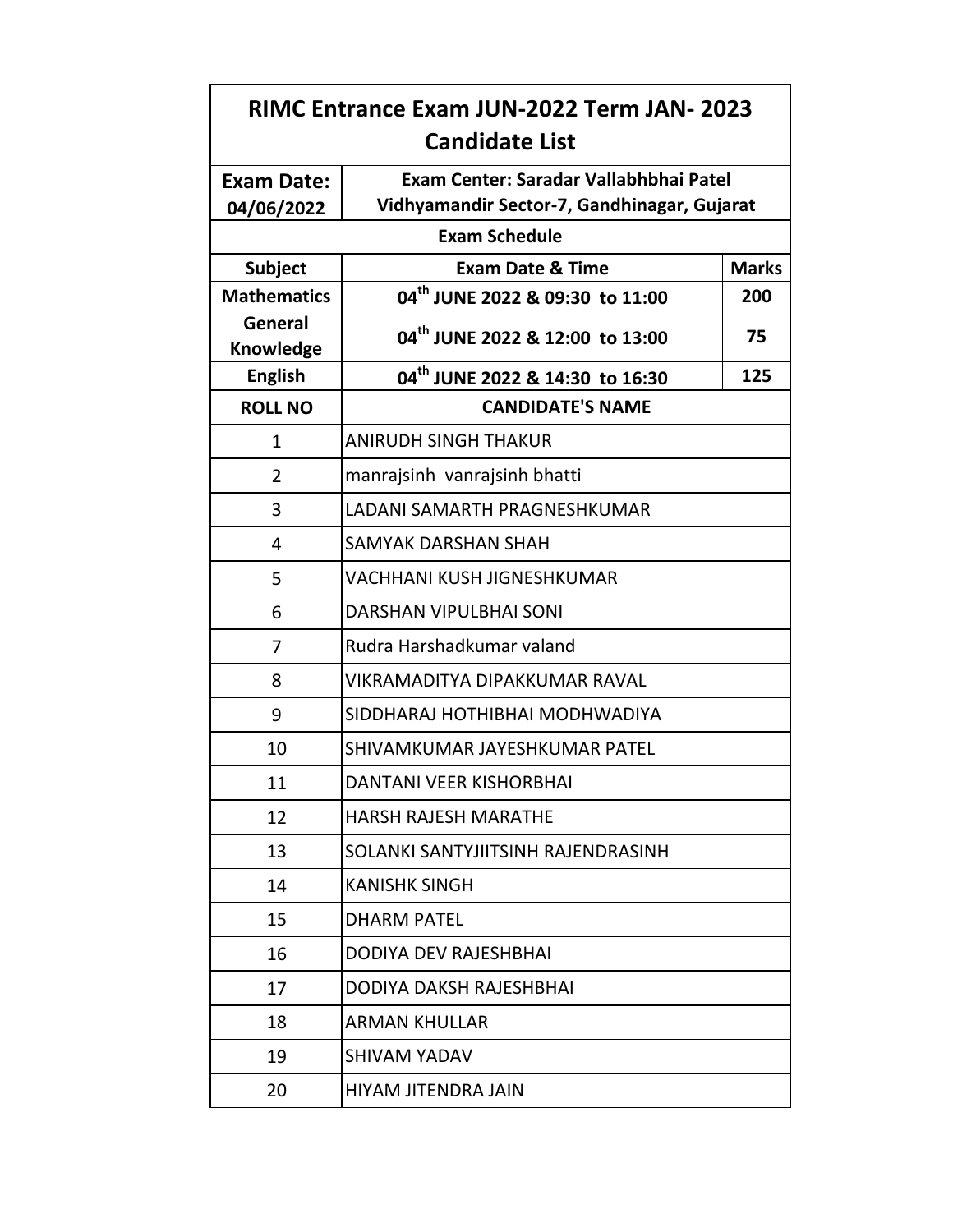| <b>RIMC Entrance Exam JUN-2022 Term JAN- 2023</b><br><b>Candidate List</b> |                                                                                       |              |
|----------------------------------------------------------------------------|---------------------------------------------------------------------------------------|--------------|
| <b>Exam Date:</b><br>04/06/2022                                            | Exam Center: Saradar Vallabhbhai Patel<br>Vidhyamandir Sector-7, Gandhinagar, Gujarat |              |
| <b>Exam Schedule</b>                                                       |                                                                                       |              |
| <b>Subject</b>                                                             | <b>Exam Date &amp; Time</b>                                                           | <b>Marks</b> |
| <b>Mathematics</b>                                                         | 04 <sup>th</sup> JUNE 2022 & 09:30 to 11:00                                           | 200          |
| General<br><b>Knowledge</b>                                                | 04 <sup>th</sup> JUNE 2022 & 12:00 to 13:00                                           | 75           |
| <b>English</b>                                                             | 04 <sup>th</sup> JUNE 2022 & 14:30 to 16:30                                           | 125          |
| <b>ROLL NO</b>                                                             | <b>CANDIDATE'S NAME</b>                                                               |              |
| 21                                                                         | MEER JAGDISHBHAI SUVAGIYA                                                             |              |
| 22                                                                         | VYOM PRAKASHKUMAR PATEL                                                               |              |
| 23                                                                         | KIRITRAJSINGH RANAVAT                                                                 |              |
| 24                                                                         | <b>SAGAR KOORIYA</b>                                                                  |              |
| 25                                                                         | RATADIYA PARTH DEVANGBHAI                                                             |              |
| 26                                                                         | <b>E-GOKUL</b>                                                                        |              |
| 27                                                                         | Dhruv Balkrishan Bishnoi                                                              |              |
| 28                                                                         | PADMANABHASINH KIRTIDEVSINH ZALA                                                      |              |
| 29                                                                         | PATEL KRUPAL ROHITBHAI                                                                |              |
| 30                                                                         | <b>ESHANT SINGH PARIHAR</b>                                                           |              |
| 31                                                                         | <b>TEJAS SHUKLA</b>                                                                   |              |
| 32                                                                         | <b>RATOD UDAYKUMAR</b>                                                                |              |
| 33                                                                         | <b>AAKARSH BHANDARI</b>                                                               |              |
| 34                                                                         | <b>NILANSH VERMA</b>                                                                  |              |
| 35                                                                         | <b>VAGHASIYA JAY SANJAYBHAI</b>                                                       |              |
| 36                                                                         | CHAUHAN YUVRAJ JAYKUMAR                                                               |              |
| 37                                                                         | RATHOD RUDRAKUMAR HARESHBHAI                                                          |              |
| 38                                                                         | <b>PRINCE PATEL</b>                                                                   |              |
| 39                                                                         | <b>ANSHU KUMAR PATEL</b>                                                              |              |
| 40                                                                         | AAKASH PRASHAR                                                                        |              |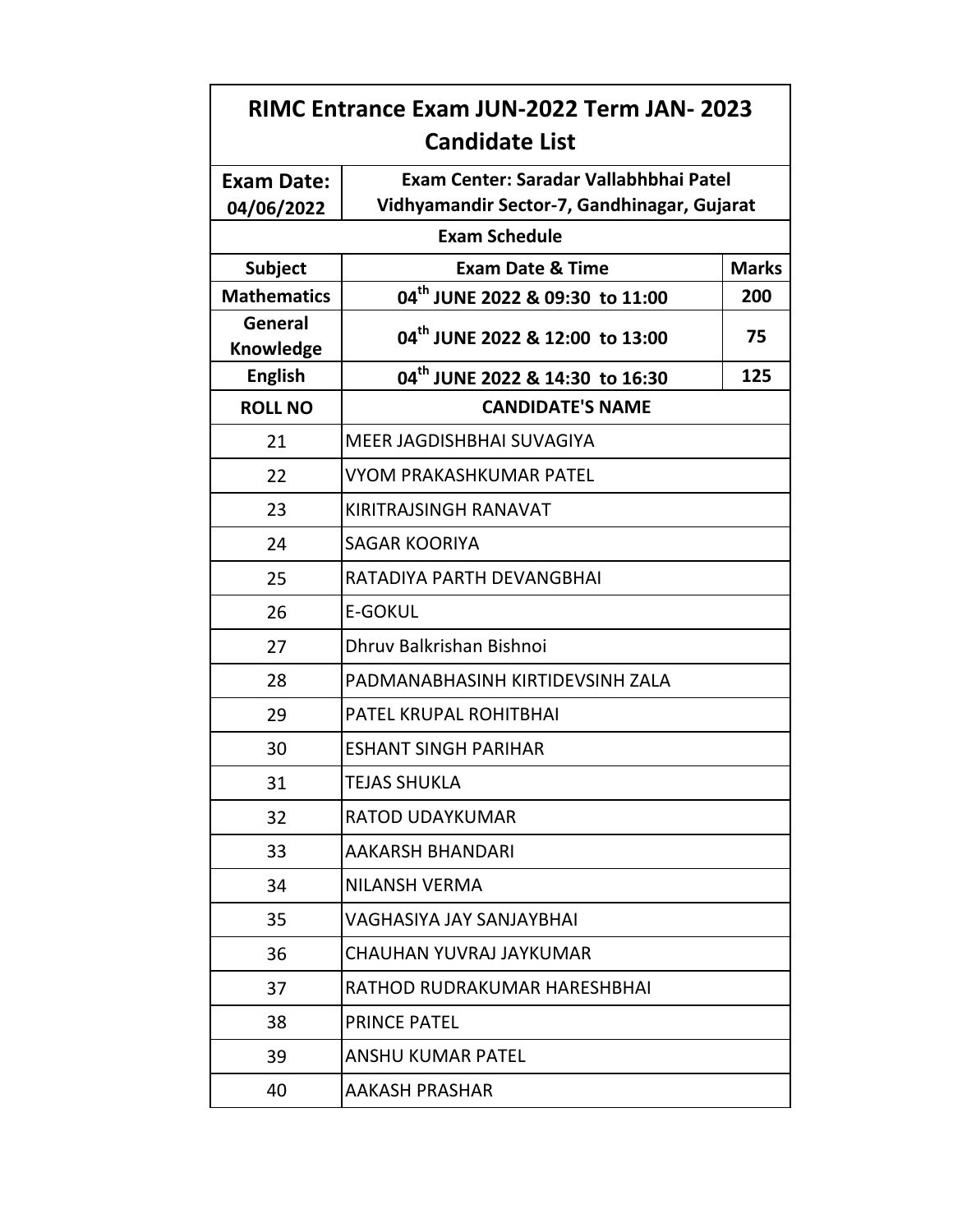| RIMC Entrance Exam JUN-2022 Term JAN- 2023<br><b>Candidate List</b> |                                                                                       |              |
|---------------------------------------------------------------------|---------------------------------------------------------------------------------------|--------------|
| <b>Exam Date:</b><br>04/06/2022                                     | Exam Center: Saradar Vallabhbhai Patel<br>Vidhyamandir Sector-7, Gandhinagar, Gujarat |              |
| <b>Exam Schedule</b>                                                |                                                                                       |              |
| <b>Subject</b>                                                      | <b>Exam Date &amp; Time</b>                                                           | <b>Marks</b> |
| <b>Mathematics</b>                                                  | 04 <sup>th</sup> JUNE 2022 & 09:30 to 11:00                                           | 200          |
| General<br>Knowledge                                                | 04 <sup>th</sup> JUNE 2022 & 12:00 to 13:00                                           | 75           |
| <b>English</b>                                                      | 04 <sup>th</sup> JUNE 2022 & 14:30 to 16:30                                           | 125          |
| <b>ROLL NO</b>                                                      | <b>CANDIDATE'S NAME</b>                                                               |              |
| 41                                                                  | <b>ANAS BAREJIYA</b>                                                                  |              |
| 42                                                                  | ANIKET BITENDRAKUVAR SINH                                                             |              |
| 43                                                                  | TAKSH BHARATBHAI RATHOD                                                               |              |
| 44                                                                  | <b>CHAVDA BHAGATSINH K</b>                                                            |              |
| 45                                                                  | <b>AYOSHRAJ SINGH</b>                                                                 |              |
| 46                                                                  | PRAHLAD UDAYBHAI CHAVDA                                                               |              |
| 47                                                                  | ACHARYA JANMESH ASHISKUMAR                                                            |              |
| 48                                                                  | <b>MOHIT DAHIYA</b>                                                                   |              |
| 49                                                                  | SIDDHARATHA VIRENDRA VEGDA                                                            |              |
| 50                                                                  | <b>MANTRA CHIRAG BRAHMBHAI</b>                                                        |              |
| 51                                                                  | ANJANEYA RAJESH THAKUR                                                                |              |
| 52                                                                  | <b>AARYAN SHAILESH PATEL</b>                                                          |              |
| 53                                                                  | <b>MAKAVANA SUJAL</b>                                                                 |              |
| 54                                                                  | <b>ADITYA SURA</b>                                                                    |              |
| 55                                                                  | <b>ADITYA GIRISH RATHOD</b>                                                           |              |
| 56                                                                  | <b>VAGHELA JAYDEVSINH SANJAYSINH</b>                                                  |              |
| 57                                                                  | <b>RUDRA KHARI</b>                                                                    |              |
| 58                                                                  | SAWARTI SANJAY SHRMA                                                                  |              |
| 59                                                                  | AAMOGH JADHAV                                                                         |              |
| 60                                                                  | RATHOD LAKSH SANJAY KUMAR                                                             |              |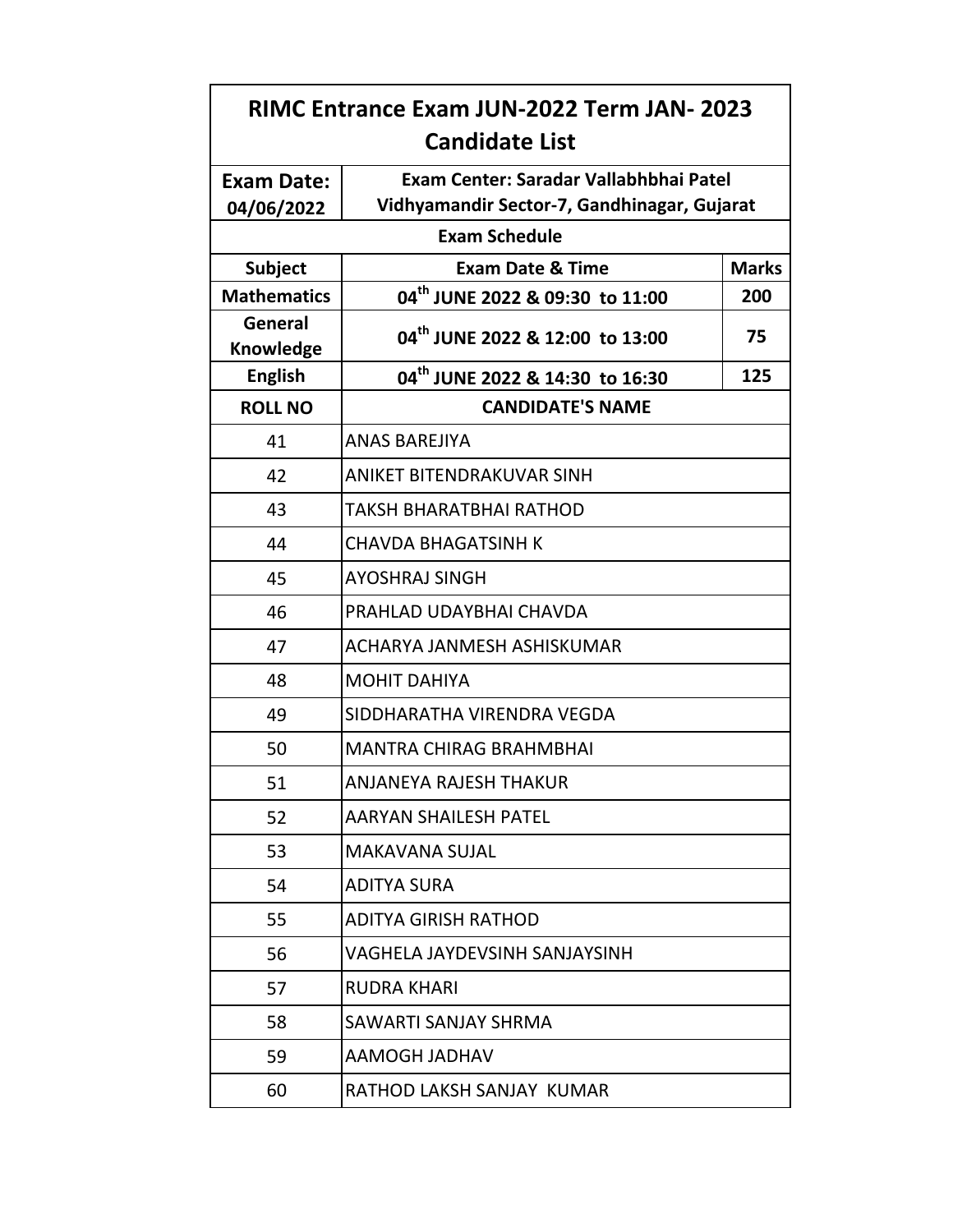| RIMC Entrance Exam JUN-2022 Term JAN- 2023<br><b>Candidate List</b> |                                                                                       |              |
|---------------------------------------------------------------------|---------------------------------------------------------------------------------------|--------------|
| <b>Exam Date:</b><br>04/06/2022                                     | Exam Center: Saradar Vallabhbhai Patel<br>Vidhyamandir Sector-7, Gandhinagar, Gujarat |              |
|                                                                     | <b>Exam Schedule</b>                                                                  |              |
| <b>Subject</b>                                                      | <b>Exam Date &amp; Time</b>                                                           | <b>Marks</b> |
| <b>Mathematics</b>                                                  | 04 <sup>th</sup> JUNE 2022 & 09:30 to 11:00                                           | 200          |
| General<br>Knowledge                                                | 04 <sup>th</sup> JUNE 2022 & 12:00 to 13:00                                           | 75           |
| <b>English</b>                                                      | 04 <sup>th</sup> JUNE 2022 & 14:30 to 16:30                                           | 125          |
| <b>ROLL NO</b>                                                      | <b>CANDIDATE'S NAME</b>                                                               |              |
| 61                                                                  | <b>MOKSH ATULKUMAR DESAI</b>                                                          |              |
| 62                                                                  | <b>VEDANT JITENDRA KALE</b>                                                           |              |
| 63                                                                  | <b>CHAUHAN SANNIRAJ SINH</b>                                                          |              |
| 64                                                                  | <b>VACHHANI MANAS RAJESHKUMAR</b>                                                     |              |
| 65                                                                  | PATEL DARSHKUMAR UMESHKUMAR                                                           |              |
| 66                                                                  | <b>ADARSH DWIVEDI</b>                                                                 |              |
| 67                                                                  | PATEL TIRTHKUMAR RAJESHBHAI                                                           |              |
| 68                                                                  | <b>CHAUDHRI JEELKUMAR</b>                                                             |              |
| 69                                                                  | <b>BRIJ MOHAN SINGH</b>                                                               |              |
| 70                                                                  | <b>VANSH SHARMA</b>                                                                   |              |
| 71                                                                  | AYAAN SHAHI                                                                           |              |
| 72                                                                  | <b>ARNIM KUMAR</b>                                                                    |              |
| 73                                                                  | <b>VAGHELA PRINCE RAJESHBHAI</b>                                                      |              |
| 74                                                                  | NITYA VISHAL SEJPAL                                                                   |              |
| 75                                                                  | AARUSH J SHARMA                                                                       |              |
| 76                                                                  | SIDDHARTH MAYUR PARMAR                                                                |              |
| 77                                                                  | <b>HIMANSHU SHARMA</b>                                                                |              |
| 78                                                                  | PURVA RAJENDRAKUMAR PATEL                                                             |              |
| 79                                                                  | DEV NEEV MAYAKUMAR                                                                    |              |
| 80                                                                  | AUM JITENDRAKUMAR VADAR                                                               |              |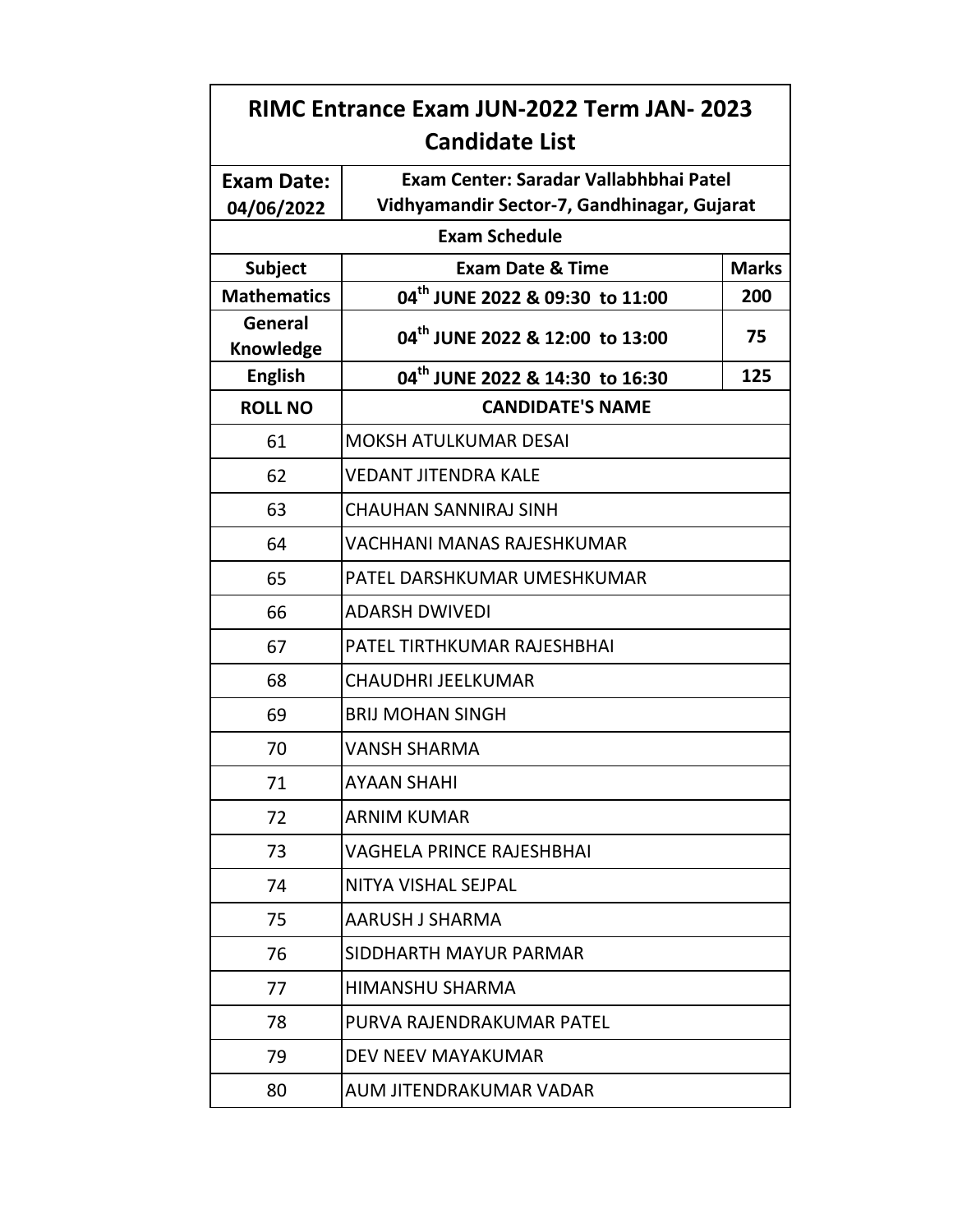| <b>RIMC Entrance Exam JUN-2022 Term JAN- 2023</b><br><b>Candidate List</b> |                                                                                       |              |
|----------------------------------------------------------------------------|---------------------------------------------------------------------------------------|--------------|
| <b>Exam Date:</b><br>04/06/2022                                            | Exam Center: Saradar Vallabhbhai Patel<br>Vidhyamandir Sector-7, Gandhinagar, Gujarat |              |
|                                                                            | <b>Exam Schedule</b>                                                                  |              |
| <b>Subject</b>                                                             | <b>Exam Date &amp; Time</b>                                                           | <b>Marks</b> |
| <b>Mathematics</b>                                                         | 04 <sup>th</sup> JUNE 2022 & 09:30 to 11:00                                           | 200          |
| General<br><b>Knowledge</b>                                                | 04 <sup>th</sup> JUNE 2022 & 12:00 to 13:00                                           | 75           |
| <b>English</b>                                                             | 04 <sup>th</sup> JUNE 2022 & 14:30 to 16:30                                           | 125          |
| <b>ROLL NO</b>                                                             | <b>CANDIDATE'S NAME</b>                                                               |              |
| 81                                                                         | PATEL VRAJKUMAR BHARATABHAI                                                           |              |
| 82                                                                         | <b>SOLANKI TANMAY T</b>                                                               |              |
| 83                                                                         | <b>AYUSHKUMAR K PATEL</b>                                                             |              |
| 84                                                                         | OM MAHESHBHAI CHAVDA                                                                  |              |
| 85                                                                         | RUDRA YAGNESHKUMAR JOSHI                                                              |              |
| 86                                                                         | PARMAR DHAVAL PRAVINBHAI                                                              |              |
| 87                                                                         | PARIKH PRIYANSHI NARENDRABHAI                                                         |              |
| 88                                                                         | <b>ARYA SIGH</b>                                                                      |              |
| 89                                                                         | PARMAR CLANCY KETANBHAI                                                               |              |
| 90                                                                         | <b>GAYARTI ASHOKBHAI RATHOD</b>                                                       |              |
| 91                                                                         | CHAUHAN URVI KAMLESHBHAI                                                              |              |
| 92                                                                         | <b>SURBHI KESHRI</b>                                                                  |              |
| 93                                                                         | PRUTHA JASMINKUMAR MAKWANA                                                            |              |
| 94                                                                         | <b>VALLY RITESHKUMAR PATEL</b>                                                        |              |
| 95                                                                         | <b>BHARAVI SHAH</b>                                                                   |              |
| 96                                                                         | TADVI NIDHI VIJAYBHAI                                                                 |              |
| 97                                                                         | RAVAL KANGANA JANAKKUMAR                                                              |              |
| 98                                                                         | <b>SHAGUN BHAGAT</b>                                                                  |              |
| 99                                                                         | <b>SHARMA KHANAK</b>                                                                  |              |
| 100                                                                        | PAYAL CHAUDHARY                                                                       |              |